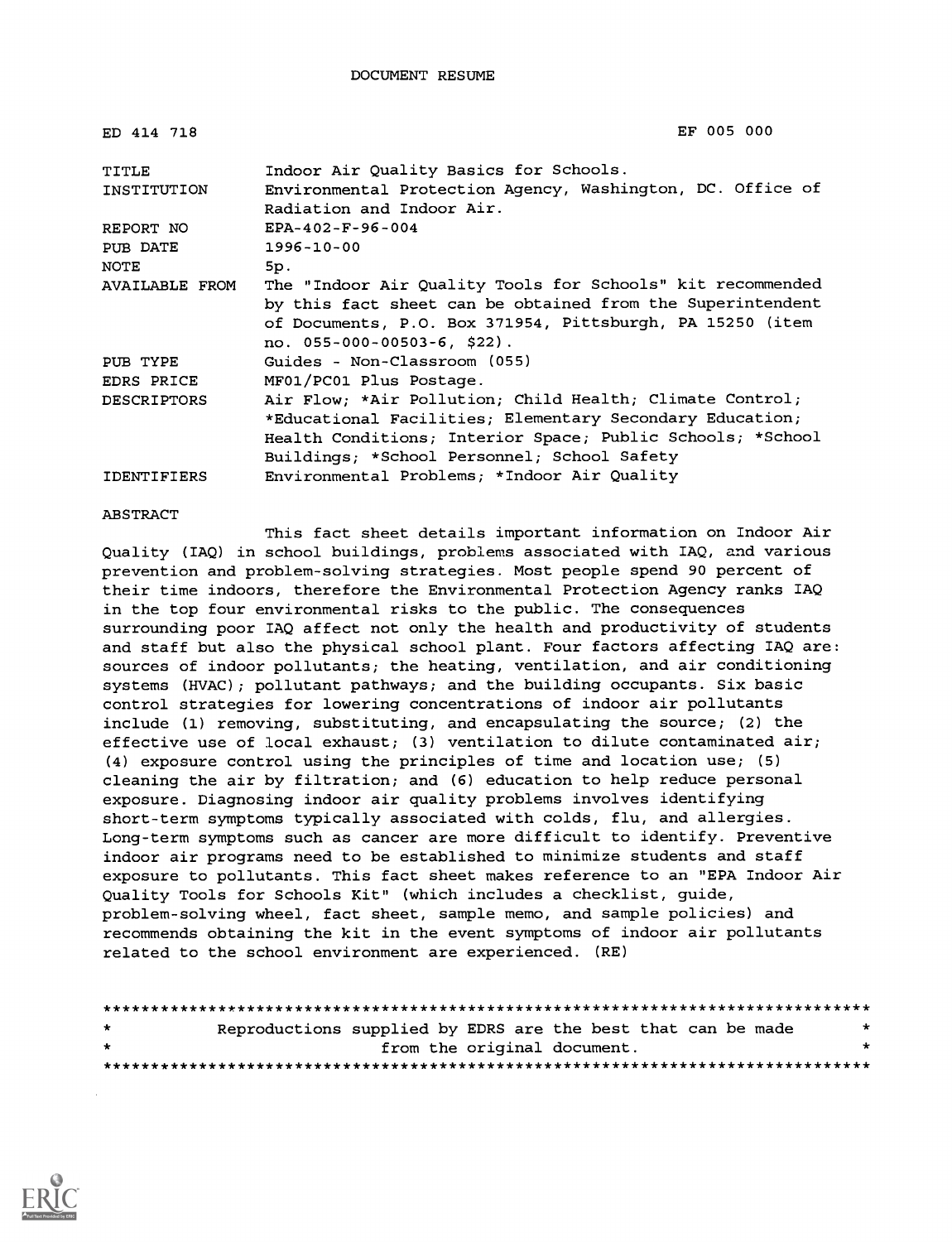00

C<br>O

Ŵ



United States  $\mathscr{L}^{\Lambda}$ Environment ection Agency Office of Radiation and Indoor Air

EPA Indoor Air Quality EDUCATIONAL RESOURCES INFORM  $\circ$   $\qquad$ Basics for Schools

Indoor Environments Division (6607J) EPA-402-F-96-004 October 1996

> U.S. DEPARTMENT OF EDUCATION Office of Educational Research and Improvement EDUCATIONAL RESOURCES INFORMATION CENTER (ERIC)

- This document has been reproduced as received from the person or organization originating it.
- □ Minor changes have been made to improve reproduction quality.

Points of view or opinions stated in this document do not necessarily represent official OERI position or policy.

This fact sheet provides important information on indoor air quality (IAQ) in schools to parents and others who do not normally occupy school buildings. Once you understand the basics that influence indoor air quality in a school, you will note that prevention and problem solving mainly involve two major actions — the management of pollutant sources, and the use of ventilation to control pollutants. Following are the key principles:

- Many IAQ problems can be prevented by school staff and students
- When IAQ problems happen, they can often be resolved using the skills of school staff
- The expense and effort required to prevent most IAQ problems is much less than the expense and effort required to solve problems after they develop

## Why IAQ is Important to Your School

Most peoples aware that outdoor air pollution can damage their health, but many do not know that indoor air pollution can also cause harm. Environmental Protection Agency (EPA) studies of human exposure to air pollutants indicate that indoor levels of pollutants may be 2-5 times, and oc**es** ionally more than 100 times, higher than outdoor levels. These levels of indoor air pollutants are of particular concern because it is estimated that most people spend about 90% of their time indoors. Comparative risk studies performed by EPA and its Science Advisory Board have consistently ranked indoor air pollution among the top four environmental risks to the public.

Failure to prevent indoor air problems, or failure to. act promptly, can have consequences such as:

- increasing the chances for long-term and short-term health problems for students and staff
- $\bullet$  im pacting the student learning environment, comfort, and attendance
- reducing productivity of teachers and staff due to discomfort, sickness, or absenteeism
- faster deterioration and reduced efficiency of the school physical plant and equipment
- increasing the chance that schools will have to be closed, or occupants temporarily moved
- straining relationships among school administration and parents and staff
- creating negative publicity that could damage a school's or administration's image and effectiveness
- creating potential liability problems

Indoor air problems can be subtle and do not always produce easily recognized impacts on health, wellbeing, or the physical plant. Children are especially susceptible to air pollution. For this and the reasons noted above, air quality in schools is of particular concern. Proper maintenance of indoor air is more than a "quality" issue, it includes safety and good management of our investment in the students, staff, and facilities.

Good indoor air quality contributes to a favorable learning environment for students, productivity for teachers and staff, and a sense"of comfort, health, and well-being for school occupants. These combine to assist a school in its  $core$  mission  $-$  educating children.

#### Understanding IAQ Problems and Solutions

Over the past forty or fifty years, exposure to indoor air pollutants has increased due to a variety of factors, including the construction of more tightly sealed buildings, reduced ventilation rates to save energy, the use of synthetic building materials and furnishings, and the use of chemically-formulated personal care products, pesticides, and housekeeping supplies. In addition, our activities and decisions, such as delaying maintenance to "save" money, can lead to problems from sources and ventilation. Four basic factors affect IAQ: sources of indoor air pollutants, the heating, ventilation, and air-conditioning (HVAC) system, pollutant pathways, and occupants.

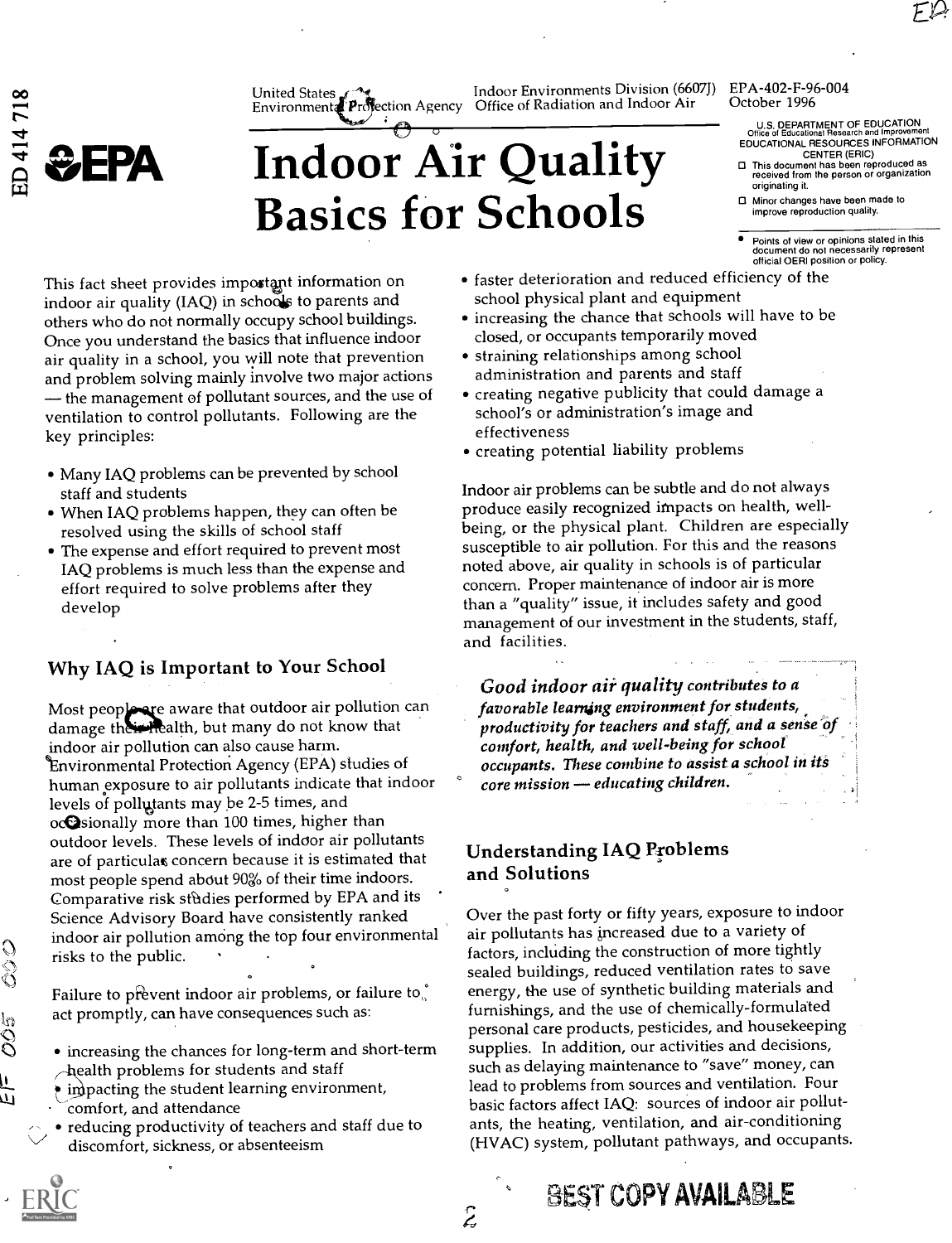#### Sources of Indoor Air Pollutants

Indoor air contaminants can begin within the building or be drawn in from outdoors. If pollutant sources are not controlled, IAQ problems can occur, even if the HVAC system is working properly. Air pollutants consist of numerous particles, fibers, mists, molds, bacteria, and gases. It may be helpful to think of air pollutant sources as fitting into one of the categories in the table shown below.

In addition to the number of potential pollutants, indoor air pollutant levels can vary within the school building, or even a single classroom. Pollutants can also vary with time, such as only once each week when floor stripping is done, or continuously such as when fungi is growing in the HVAC system.

## HVAC System Design and Operation

The heating, ventilation, and air-conditioning (HVAC) system includes all heating, cooling, and ventilating equipment serving a school. A properly designed and functioning HVAC system:

controls temperature and humidity to provide thermal comfort

- distributes adequate amounts of outdoor air to meet ventilation needs of school occupants
- isolates and removes odors and pollutants through pressure control, filtration, and exhaust fans

Not all HVAC systems are designed .to do all of these things. Some buildings rely only on natural ventilation. Others lack cooling, and many have little or no humidity control.

#### Pollutant Pathways and Driving Forces

Airflow patterns in buildings are caused by mechanical ventilation systems, human activity, and natural effects such as wind. Air pressure differences created by these forces move airborne pollutants from areas of higher pressure to areas of lower pressure through any available openings in building walls, ceilings, floors, doors, windows, and HVAC system. An inflated balloon is an example of this driving force. As long as the opening to the balloon is kept shut, no air will flow, but when open, air will move from inside (area of higher pressure) to the outside (area of lower pressure). Even if the opening is small, air will move until the pressures inside and outside are equal.

| <b>Outside Sources</b>                                                                                                                                                                                                                                                                                                                                   | <b>Building Equipment</b>                                                                                                                                                                                                                                                                                                                                             | Components/Furnishings                                                                                                                                                                                                                                                                                                                                                                                                                                   | <b>Other Indoor Sources</b>                                                                                                                                                                                                                                                                                                                                                                        |
|----------------------------------------------------------------------------------------------------------------------------------------------------------------------------------------------------------------------------------------------------------------------------------------------------------------------------------------------------------|-----------------------------------------------------------------------------------------------------------------------------------------------------------------------------------------------------------------------------------------------------------------------------------------------------------------------------------------------------------------------|----------------------------------------------------------------------------------------------------------------------------------------------------------------------------------------------------------------------------------------------------------------------------------------------------------------------------------------------------------------------------------------------------------------------------------------------------------|----------------------------------------------------------------------------------------------------------------------------------------------------------------------------------------------------------------------------------------------------------------------------------------------------------------------------------------------------------------------------------------------------|
| <b>Polluted Outdoor Air</b>                                                                                                                                                                                                                                                                                                                              |                                                                                                                                                                                                                                                                                                                                                                       | <b>Components</b>                                                                                                                                                                                                                                                                                                                                                                                                                                        | • science laboratories                                                                                                                                                                                                                                                                                                                                                                             |
| • pollen, dust, fungal<br>spores<br>· industrial emissions<br>• vehicle emissions<br><b>Nearby Sources</b><br>· loading docks<br>· odors from dumpsters<br>unsanitary debris or<br>٠<br>building exhausts<br>near outdoor air<br>intakes<br><b>Underground Sources</b><br>$\bullet$ radon<br>· pesticides<br>leakage from under-<br>ground storage tanks | <b>HVAC Equipment</b><br>microbiological<br>٠<br>growth in drip pans,<br>ductwork, coils, and<br>humidifiers<br>improper venting of<br>٠<br>combustion products<br>dust or debris in<br>ductwork<br><b>Non-HVAC Equipment</b><br>emissions from office<br>equipment (volatile<br>organic compounds,<br>ozone)<br>emissions from shops,<br>labs, cleaning<br>processes | · microbiological growth<br>on soiled or water-<br>damaged materials<br>dry traps that allow the<br>passage of sewer gas<br>· materials containing<br>volatile organic com-<br>pounds, inorganic<br>compounds, or dam-<br>aged asbestos<br>materials that produce<br>particles (dust)<br><b>Furnishings</b><br>emissions from new<br>furnishings and floor-<br>ings<br>microbiological<br>٠<br>growth on or in soiled<br>or water-damaged<br>furnishings | • vocational arts areas<br>• copy/print areas<br>• food preparation<br>areas<br>• smoking lounges<br>• cleaning materials<br>• emissions from trash<br>· pesticides<br>• odors and volatile<br>organic compounds<br>from paint, caulk,<br>adhesives<br>• occupants with com-<br>municable diseases<br>• dry-erase markers<br>and similar pens<br>• insects & other pests<br>personal care products |

## Typical Sources of Indoor Air Pollutants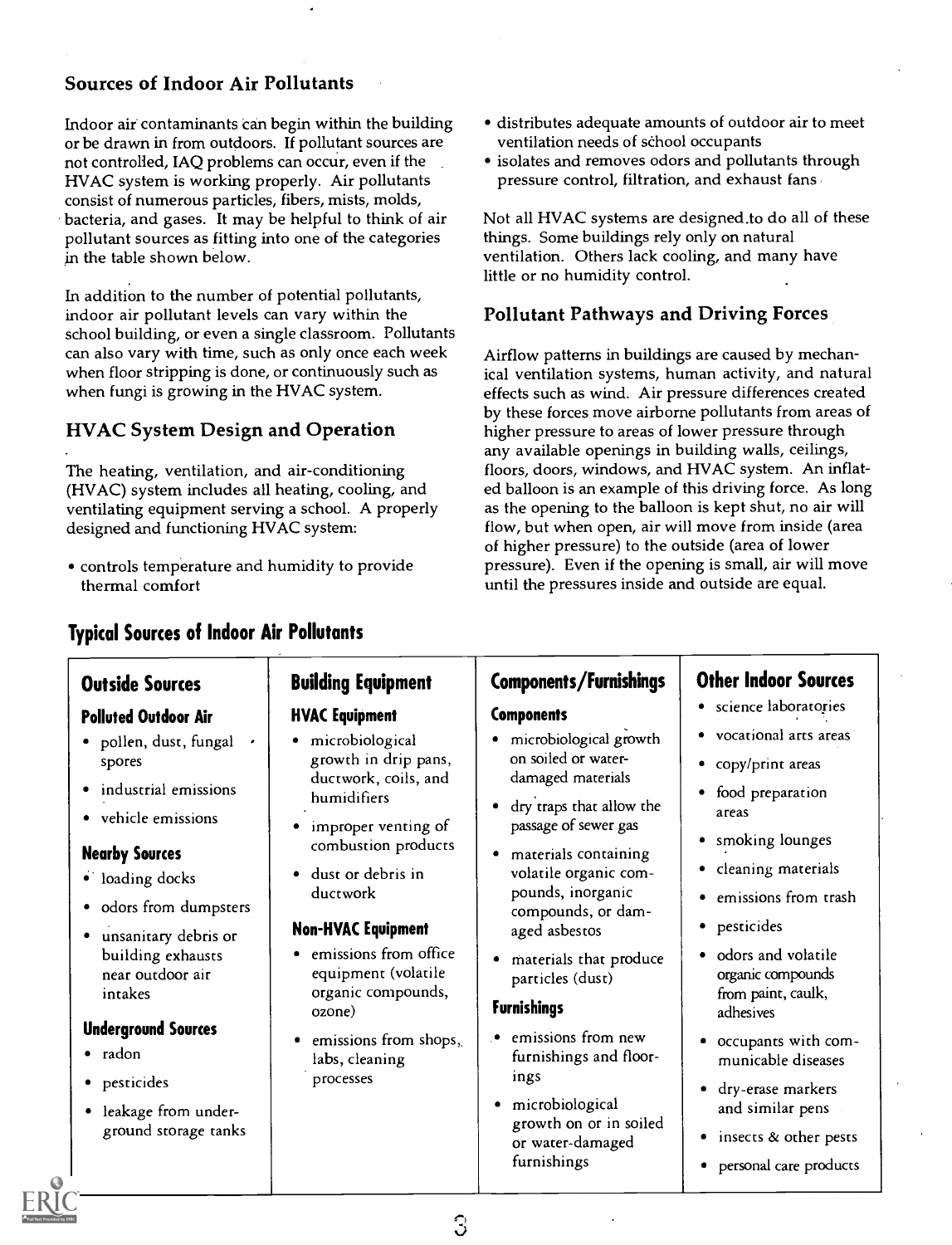## Building Occupants and Health

Building occupants in schools include the staff, students, and other people who spend extended periods of time in the school. The effects of IAQ problems on occupants are often vague symptoms rather than clearly defined illnesses. Symptoms commonly attributed to IAQ problems include:

- headache, fatigue, and shortness of breath
- sinus congestion, cough, and sneezing
- eye, nose, throat, and skin irritation
- dizziness and nausea

All of these symptoms, however, may also be caused by other factors, and are not necessarily due to air quality problems. Environmental stressors such as improper lighting, noise, vibration, overcrowding, and psychosocial problems (such as job or home stress) can produce symptoms that are similar to those associated with poor air quality, but require different solutions.

Because people are different, one individual may react to a particular IAQ problem while surrounding occupants have no noticeable ill effects. In other cases, complaints may be widespread. In addition to different degrees of reaction, an indoor air pollutant or problem can trigger different types of reactions in different people. Some groups that may be particularly susceptible to effects of indoor air contaminants include:

- allergic or asthmatic individuals, or people with sensitivity to chemicals
- people with respiratory disease
- people whose immune systems are suppressed due to radiation or chemotherapy, or disease
- contact lens wearers

## Six Basic Control Strategies

There are six basic methods for lowering concentrations of indoor air pollutants. Specific applications of these methods are noted in the Indoor Air Quality Tools for Schools Kit (see the back page for information on the Kit).

Source Management includes source removal, source substitution, and source encapsulation. Source management is the most effective control method when it can be practically applied. The best prevention method is never to bring unnecessary pollutants into the school building. Examples of source removal include not allowing buses to idle near outdoor air intakes, not placing garbage in rooms where HVAC equipment is located, and banning smoking within the school. Source substitution includes actions such as selecting less toxic art material or interior paint than the products which are currently in use. Source encapsulation involves placing a barrier around the source so that it releases fewer pollutants into the indoor air.

Local Exhaust is very effective in removing sources of pollutants before they can be dispersed into the indoor air, exhausting the contaminated air outside. Well known examples include restrooms, kitchens, and science lab fume hoods. Other examples of pollutants that originate at specific points and that can be easily exhausted include science lab and housekeeping storage rooms, printing and duplicating rooms, and vocational/industrial areas such as welding booths.

Ventilation uses cleaner (i.e., outdoor) air to dilute the contaminated (i.e., indoor) air that people are breathing. Generally, local building codes specify the amount of outdoor air that must be continuously supplied to an occupied area. For situations such as painting, pesticide application, or chemical spills, temporarily increasing the ventilation can be useful in diluting the concentration of fumes in the air.

Exposure Control includes the principles of time of use and location of use. An example of time of use would be to strip and wax floors on Friday after school is dismissed, so that the floor products have a chance to release gases over the weekend, reducing the level of odors or contaminants in the air when the school is occupied. An example of location of use involves moving the contaminating source as far as possible from occupants, or relocating susceptible occupants.

Air Cleaning primarily involves the filtration of particles from the air as the air passes through the ventilation equipment. Gaseous contaminants can also be removed, but usually this type of system should be engineered on a case-by-case basis.

Education of the school occupants is critical. If school staff are provided information about the sources and effects of contaminants under their control, and about the proper operation of the ventilation system, they will better understand their indoor environment and can act to reduce their personal exposure.

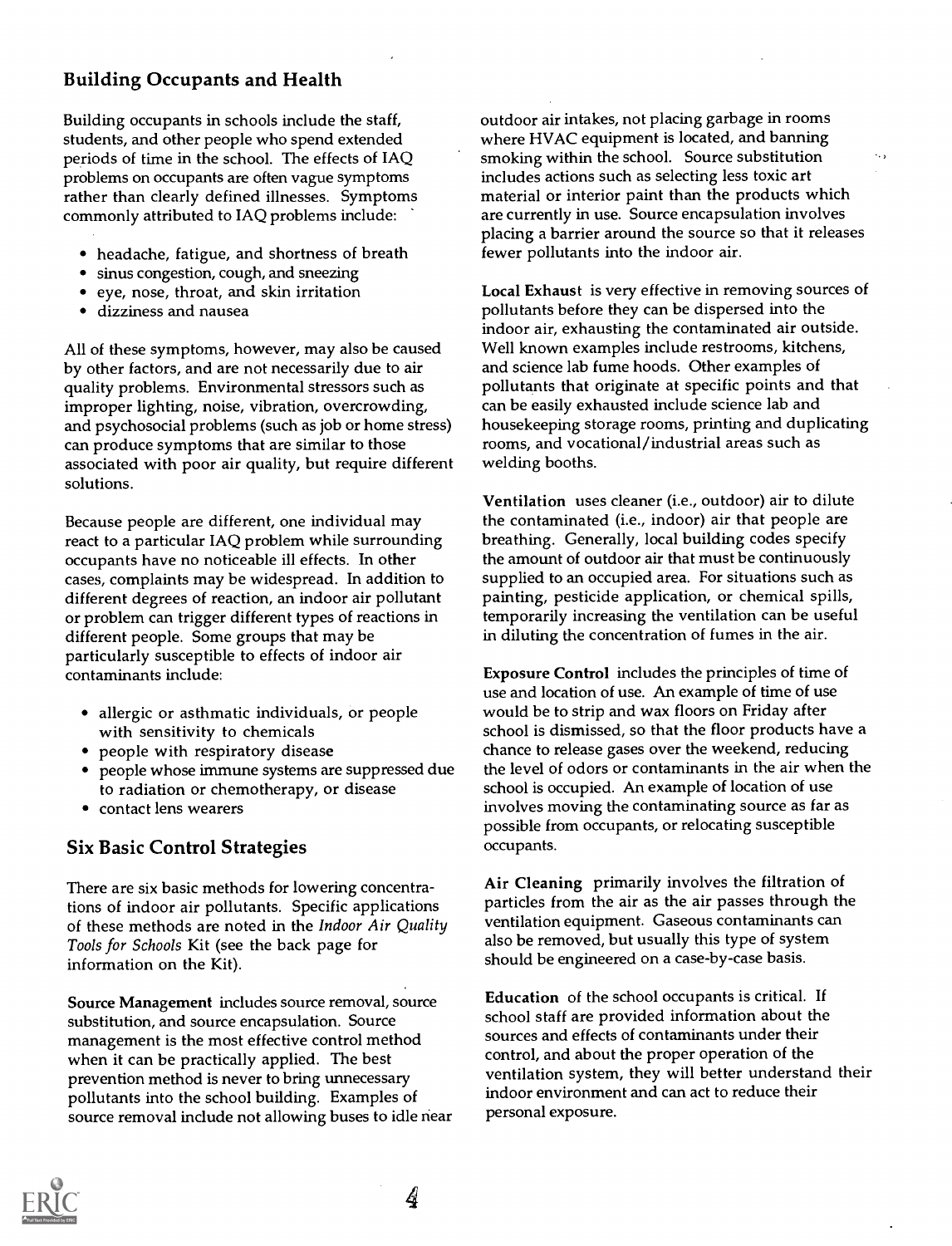#### How Do I Know if There is an IAQ Problem

Diagnosing symptoms that relate to IAQ can be tricky. Acute (short-term) symptoms of IAQ problems typically are similar to those from colds, allergies, fatigue, or the flu. There are clues, however, that can serve as indicators of potential indoor air problems:

- the symptoms are widespread within a class or within the school, potentially indicating a ventilation problem
- the symptoms disappear when the students or staff leave the school building for the day
- the onset is sudden after some change at school, such as painting or pesticide application
- persons with allergies, asthma, or chemical sensitivities have reactions indoors but not outdoors
- a doctor has diagnosed a student or staff member as having an indoor air-related illness

However, a lack of symptoms does not mean that the quality of the air within the school is acceptable. Symptoms from long-term health effects (such as lung cancer due to radon) often do not become evident for many years. For this reason, schools should establish a preventive indoor air program to minimize exposure of students and staff to indoor air pollutants (see information on the "Kit," next section).

#### What Should I Do if I Think a School has an IAQ Problem

If your child, or someone else you know, is experiencing symptoms that you believe may be related to their school environment, contact a school official immediately, such as the school IAQ Coordinator, or the health and safety coordinator. Whether or not the school has a known problem, encourage the school to obtain and use the Indoor Air Quality Tools for Schools Kit. This easy-to-use Kit shows schools how to carry out a practical plan of action at little or no cost, using in-house staff.

The Kit includes simple checklists for all school employees, a flexible step-by-step guide for using the checklists, an Indoor Air Quality Problem Solving Wheel, a fact sheet on indoor air pollution sources

and solutions, sample memos to help school personnel respond to inquiries, and sample policies.

by the National PTA, National Education Association, Council for

#### What You Can Do

- 1. Read this fact sheet
- 2. Ensure that your school gets the Indoor Air Quality Tools for Schools Kit
- The Kit is co-sponsored  $\begin{array}{|c|c|} \hline 3. & \text{Ensure that your} \end{array}$ school uses the Kit

American Private Education, Association of School Business Officials, American Federation of Teachers, and the American Lung Association.

The Federal government, as well as most State and local governments, do not have regulations or enforcement capabilities regarding indoor air quality in schools. For some schools, assistance may be available from the local or State departments of health or environment. The Federal or State occupational safety and health office (OSHA) may also provide some help.

#### How to Order the Kit

The Indoor Air Quality Tools for Schools Kit, item number 055-000-00503-6, can be purchased for \$22 from the U.S. Government Printing Office. MasterCard and Visa are accepted. For telephone orders, call. 202-512-1800. Or send a check or money order to:

Superintendent of Documents PO Box 371954, Pittsburgh, PA 15250.

While supplies last, school districts and schools may receive a free copy of the IAQ Tools for Schools Kit by having a school administrator mail or fax a request on official school letterhead to:

EPA Kit PO Box 37133 Washington, DC 20013-7133 Fax: 202-484-1510

Other information on IAQ is available by contacting your Regional EPA office, or by calling 800-438-4318.